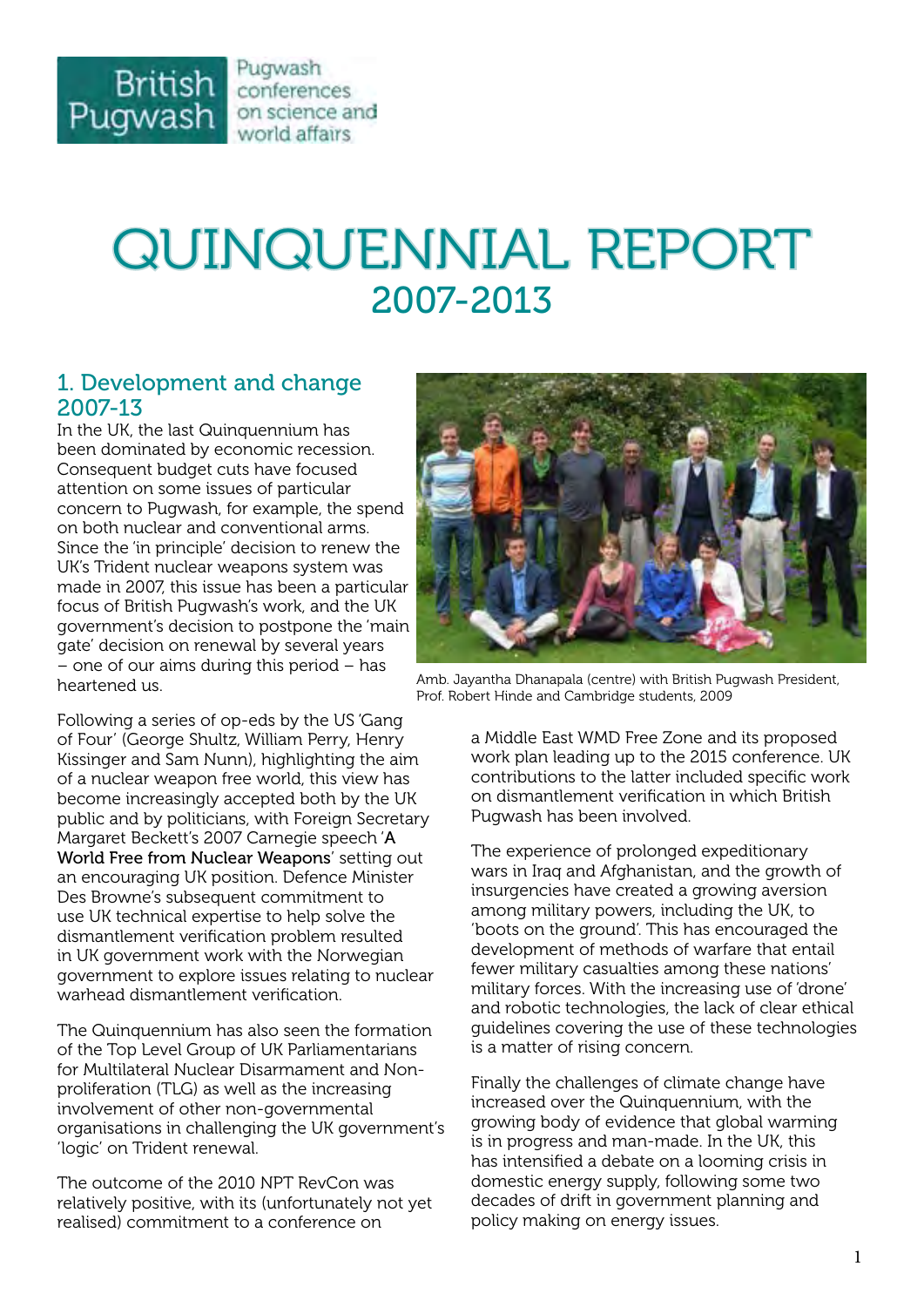#### The role of British Pugwash

British Pugwash seeks to influence and inform public opinion and government policy in areas of Pugwash concern (traditionally, where science has relevance to policy). However, finite human and financial resources have forced us to limit the scope of our work, and to select a few key issues of concern. The challenge has been to keep the balance right between reiterating our long-held beliefs, whenever people seem to be listening, and addressing current priorities. In this Quinquennium, with its rapidly shifting political landscape, we have chosen to focus on three specific areas – Nuclear weapons, Energy policy and Ethical issues in 'modern' warfare.

Since the 100<sup>th</sup> anniversary of Jo Rotblat's birth in 2008, we have also been increasingly aware of the need to document Pugwash's history and achievements by organising and making available to the public the large volume of archive material that Pugwash has accumulated.

British Pugwash continues to engage with three key audiences:

- governments and policy makers, by strengthening their independent scientific inputs;
- the general public, by raising awareness of nuclear weapons issues. Depending on the target audience, we achieve this through public meetings, letters to the newspapers and publications, and through the work of WMD Awareness programme, which makes use of electronic media and other forms of social networking;
- the scientific community, by exploring the implications of its research projects and encouraging its work on social responsibility.

#### How we work

The British Pugwash Group (BPG) is a membership organisation. Its annual general meeting elects an Executive Committee which takes decisions on strategy and deals with the day to day direction of its work. Including project staff, it currently employs three members of staff, two of whom are part-time. The British Pugwash Trust is the group's charitable arm, through which fund-raising is conducted and the organisation's charitable funds are managed.

As a small organisation with limited resources, it works in collaboration with other organisations, both within and beyond Pugwash structures.

#### British Pugwash Group Executive Committee 2013

President: Prof. Robert Hinde CBE, FRS, FBA

Chair: Dr. Christopher Watson

Deputy Chair: Dr Ian Crossland

Hon. Secretary: Dr. Nick Ritchie

Hon. Treasurer: Prof. C. R. Hill FInstP, FIEE

Dr Julia Amos

General Sir Hugh Beach, GBE, KCB, MC

Prof. John Finney FInstP, FRSC

Dr Patricia Lewis

Dr Caitriona McLeish

Sally Milne

Carol Naughton

Prof. John Simpson OBE

For WMD Awareness: Hannah Cornford

#### British Pugwash Trust Trustees 2013

Sir Michael Ativah OM, FRS, FRSE, FAA Professor John Finney FInstP, FRSC (chair) Professor Christopher Hill FInstP, FIEE Professor Robert Hinde CBE, FRS, FBA

Lord Rees of Ludlow OM, FRS

#### These include:

- o International Pugwash
- o Other national Pugwash groups
- o Other scientists especially in working groups for research projects
- o Politicians (both within and outside Government) and policy makers
- o NGOs and individual experts working on issues of common concern.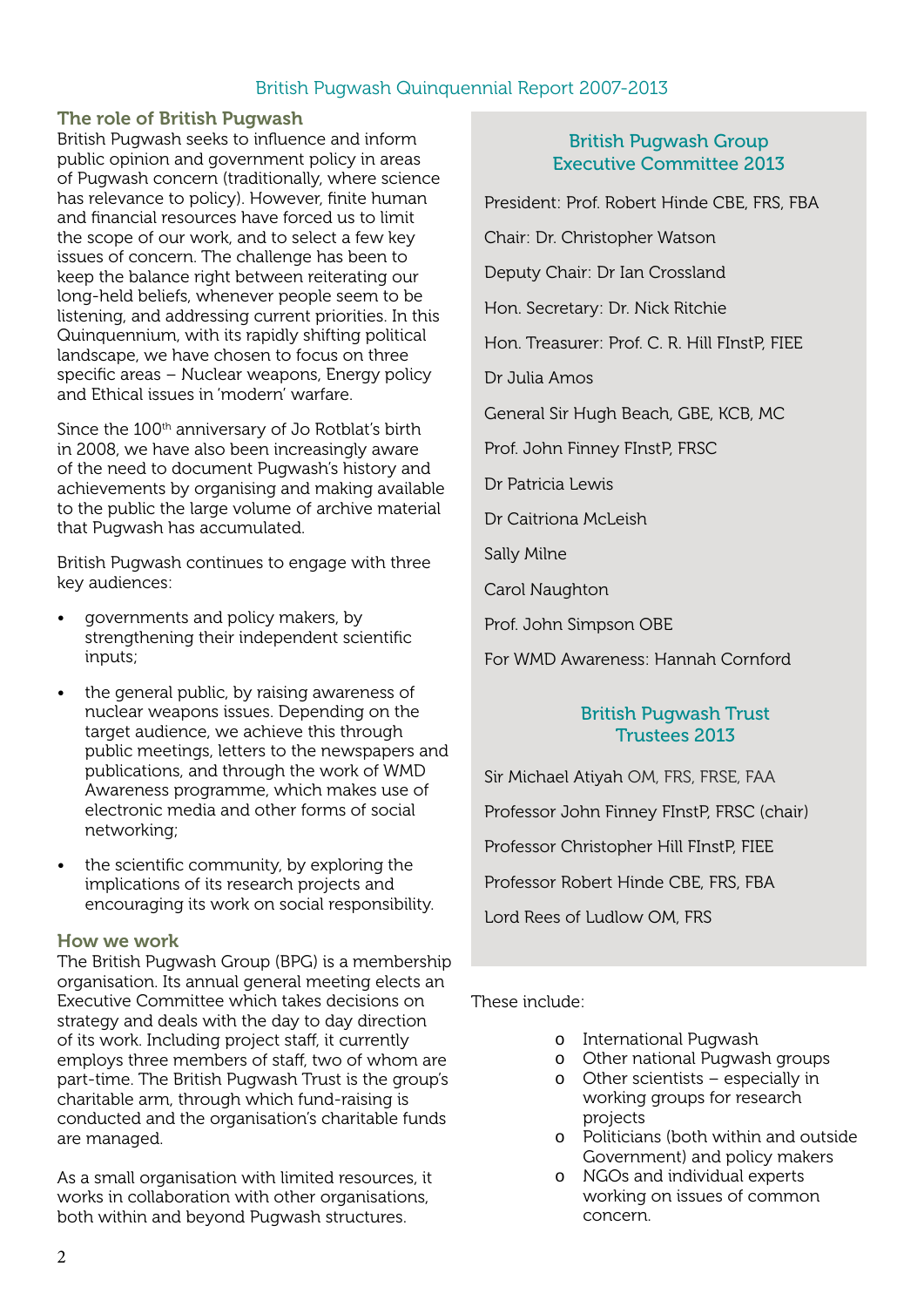In addition to the core work of British Pugwash, we have at any one time a number of grantfunded projects to further the organisation's aims. These include two associated organisations, both initiated by Jo Roblat.

WMD Awareness (WMDA), launched with Mikhail Gorbachev in 2004, engages in public outreach work. Most recently it has focused particularly on the 18-34 year age group, which we recognise as having a vital role in generating social change.

PeaceJam UK carries out work with young people who are inspired by working with Nobel Laureates, holding regular conferences and working with schools.

Working with International Pugwash John Finney is a member of the Pugwash Council

and its Executive Committee and, since 2011, has been responsible for the Standing Pugwash Working Group on the Social Responsibility of Scientists. Robert Hinde serves as a trustee of the Geneva-based Pugwash Foundation. Sandra Ionno Butcher is Director of the Pugwash History Project.

During the Quinquennum, two British Pugwash Executive Committee members, Professor Julian Perry Robinson and Dr Caitriona McLeish served on the Steering Committee of the Pugwash Study Group on Implementation of the Chemical and Biological Weapons Conventions, which has organised several International Pugwash workshops on CBW issues during this period.

# 2. Core themes

#### Nuclear Weapons, Non-Proliferation and Disarmament

In its 2011 strategy review, the British Pugwash Group's Executive Committee confirmed its top priorities as:

First, nuclear weapons-related issues with particular emphasis placed on the UK position. We remain concerned that the UK Government's intention to proceed with renewing its submarinebased Trident nuclear weapons system seriously undermines its position in calling for movement towards a world free of nuclear weapons.

Second, non-proliferation and disarmament issues, particularly those relating to the Disarmament Institute concept. This includes Verification of dismantlement, Nuclear-weapon-free-zones (for example, a Middle East WMDFZ), and Chemical/ Biological Weapons.

# A Nuclear Weapons-Free World?

Britain, Trident and the Challenges Ahead **Nick Ritchie** 



#### Nuclear weapons

On nuclear weapons, the most immediate challenge facing the UK at present is Trident renewal. Our current work on this topic draws together a number of strands. Our Executive Committee members Nick Ritchie and Carol Naughton have been playing key roles in formulating and publicising ideas on this subject.

The government's recently-published Trident [Alternatives Review](http://tinyurl.com/o7e5val) indicates that some of our ideas are beginning to filter through, and ideas on how the UK can begin to 'step down the nuclear ladder' (including significant de-alerting) are now part of Liberal Democrat policy. However we continue to criticise aspects of the Alternatives Review, and in the run-up to the 2015 General Election, we anticipate expending much effort on arguing for a stronger movement towards the abandonment of the UK's 'independent' nuclear deterrent.

In 2013 we held a series of public meetings on aspects of the Trident issue. Nick Ritchie's timely book A Nuclear Weapons-Free World? Britain, Trident and the Challenges Ahead, launched on 12 March at a British Pugwash [discussion meeting](http://tinyurl.com/phh52z4), explores the arguments used by supporters of the planned like-for-like replacement of the existing system – particularly the UK's commitment to nuclear deterrence; the role of our deterrent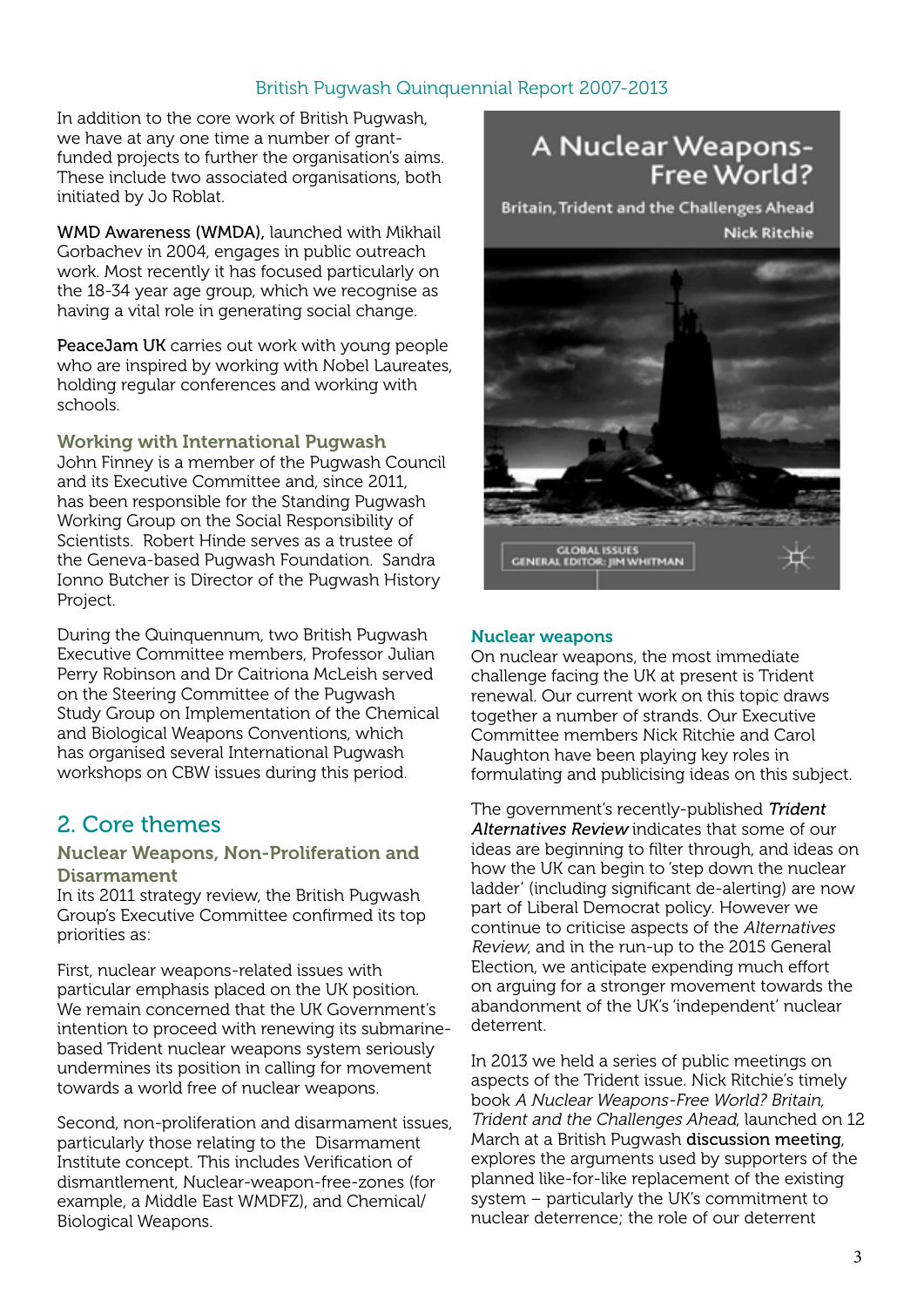in defining our national identity; the 'special relationship' with the US; and the submarinebuilding industry. He also analyses the arguments against renewal, including the defective logic of deterrence, the NPT commitment to nuclear disarmament, cost, and public opinion. He explores the various alternative nuclear weapons policies which the UK might adopt in the short- to medium-term. A growing number of influential UK politicians and senior military figures are becoming convinced by the arguments against.

On 13 March, we collaborated with the International Institute of Strategic Studies (IISS) in promoting a [public debate on UK policy](http://tinyurl.com/ndnxj73), led by senior UK opinion-formers, and we held a further British Pugwash discussion in September 2013 on the theme '[Do "proliferating nuclear threats"](http://tinyurl.com/nzcog25)  [justify Trident renewal?](http://tinyurl.com/nzcog25)' which was led by former British Ambassador to the IAEA, Peter Jenkins and Shashank Joshi, a Research Fellow at the Royal United Services Institute (RUSI).

British Pugwash Executive Committee member General Sir Hugh Beach has taken a leading role over the whole period in public statements relating to UK nuclear weapons. Most notably, his background work led to a letter to the Times of June 30, 2008 from Douglas Hurd, Malcolm Rifkind, David Owen and George Robertson – the first of a series of influential letters from politicians in other countries following the US 'Gang of Four' initiative.

He has continued to challenge the value of Trident from a military perspective, most notably in his letter to the Times on 21 April 2010, together with Field Marshal Lord Bramall, General Lord Ramsbotham and Major General Patrick Cordingley, 'Money spent on Trident can't go on troops'.

Sir Hugh has also written articles in militaryrelated publications such as the RUSI Journal. In 2011 he published What price nuclear blackmail? (Blackaby Paper No 9, Abolition 2000 UK). Citing several historical cases of conflicts in which nuclear weapons failed to play a strategic role, the paper criticises the UK's commitment to maintaining nuclear weapons, and calls Trident "a White Elephant that is not worth its keep". Sir Hugh was also a signatory to the 'Getting to Zero' declaration and attended the Global Zero Summit on 2-4 February 2010 in Paris.

Alongside our public-facing activities, the work on Trident (non)renewal has been enhanced by the activities of the Nuclear Weapons Parliamentary

Hans Blix at the Hay Book Festival

Dr Hans Blix, the former UN Chief Weapons Inspector in Iraq in 2002-3, with broadcaster John Snow. Dr Blix gave the [ninth Joseph Rotblat lecture](http://tinyurl.com/npdtlmj) on 26 May 2013 at the Hay Literary Festival. He said of Britain's Trident system: "Today the UK is contemplating a new generation of Trident nuclear submarines. Washington is not pushing for this costly procurement. Is it required to protect UK independence? Or pride? Japan and Germany seem respected even without nuclear weapons. I would vote for a place for the UK in the Guinness Book of Records, if it dropped the plan."

Liaison Group, convened by British Pugwash in 2008. Working informally, this group of NGO and academic experts aims to interact positively with decision makers on the technical and political issues involved in the UK nuclear deterrent and its (non)renewal. The Group's Parliamentary Liaison Officer enhances its effectiveness at Westminster.

In parallel with the above focus on policy makers, the WMD Awareness Programme (WMDA) concentrates on making a wider range of people aware of the issues surrounding Trident replacement. Nine years ago, it initiated the annual Joseph Rotblat lecture at the Hay Literary Festival, the first lecturer being Robert McNamara. The most recent lecture was given by Hans Blix in May 2013. Other lecturers have included Mohamed el-Baradei (by videolink from Cairo in 2011), and Rose Gottemoeller in 2012.

#### Non-proliferation and disarmament issues The Disarmament Institute

In 2007, Margaret Beckett called for the UK to "be at the forefront of both the thinking and the practical work" that would be required if we are to move towards a world free of nuclear weapons,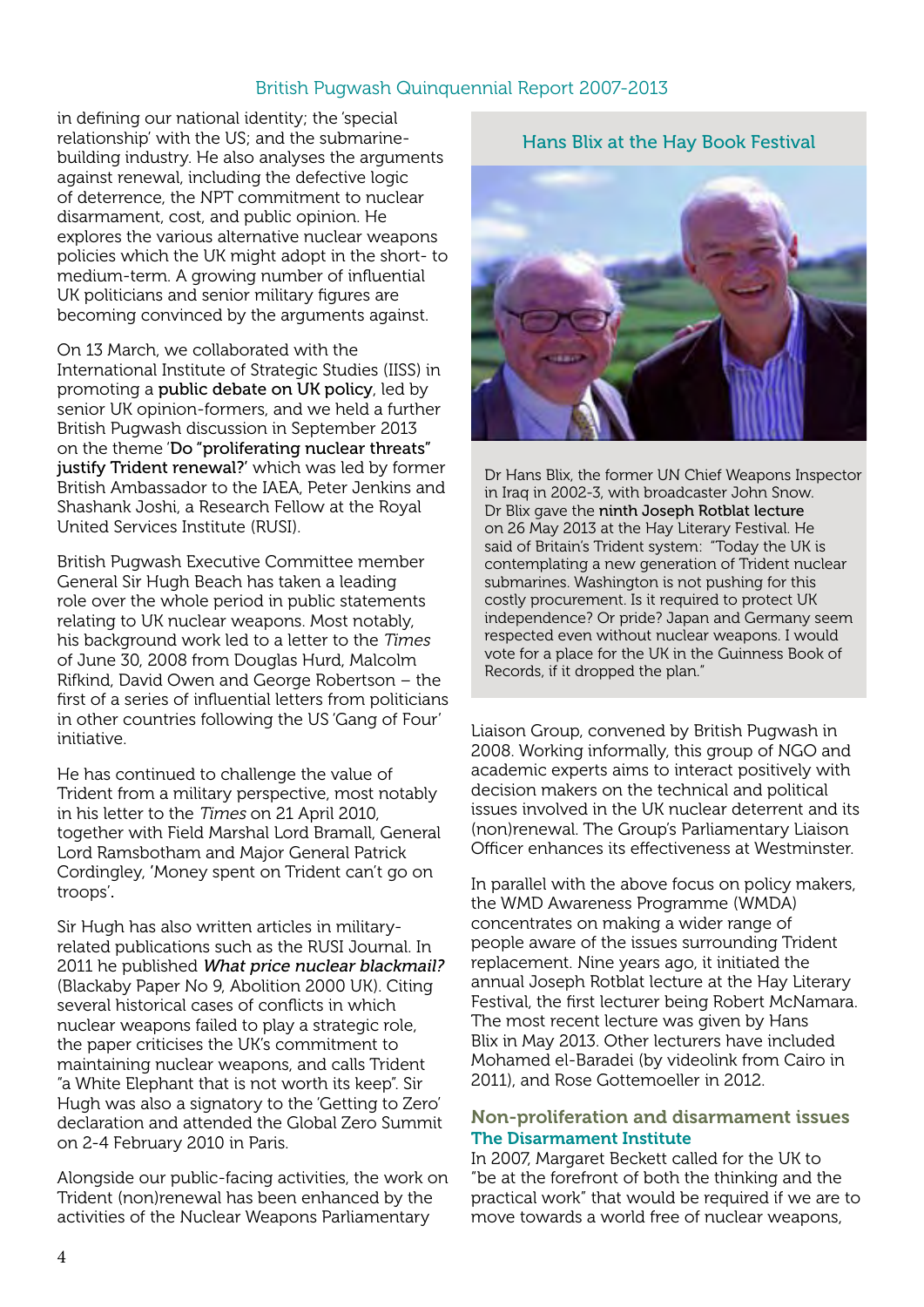calling for the UK to be a "disarmament laboratory". Following up this initiative, in December 2008 British Pugwash made a proposal that aimed to define more precisely the 'disarmament laboratory' concept, and proposed the establishment of a UK Centre of Excellence which would bring together the UK's expertise on the nuclear nonproliferation, arms reduction and disarmament implementation problems that need to be tackled on the road to a nuclear weapon free world. In July 2009, the Network for Social Change awarded British Pugwash a grant from the legacy of the late Professor John Ziman – a long-standing Pugwashite – to take forward this idea.

Interestingly, the UK government took up some of our ideas in the National Nuclear Centre of Excellence which it proposed in the run-up to the 2010 NPT RevCon, though that initiative did not survive the change of government in May 2010. We are now defining the terms of reference for such an Institute, and we plan to hold a workshop for key Academic, NGO and Government organisations which can help us to achieve this.

#### Towards a nuclear weapon free world

Implicit in British Pugwash's work this Quinquennium has been discussion of the implications of a nuclear weapon free world. President of International Pugwash, Amb. Jayantha Dhanapala, who chaired the 1995 Review and Extension Conference of the Nuclear Non-Proliferation Treaty, addressed a meeting on 1 December 2009 at the Royal Society on '[Connecting Inconvenient Truths:](http://www.britishpugwash.org/documents/CONNECTING_INCONVENIENT_TRUTHS_Dhanapala.pdf) The Urgency of Nuclear Disarmament in a World of Pressing Problems'.

The meeting, organised by British Pugwash, was hosted and introduced by the President of the Royal Society Lord Rees of Ludlow, with Baroness Williams of Crosby, a special advisor to the Prime Minister, in the Chair. In his address Amb. Dhanapala linked the need to free resources



Amb Dhanapala (left) and Lord Rees of Ludlow (right) at Cambridge.<br>the Boyal Society meeting 1 December 2009 during his time in Cambridge. the Royal Society meeting 1 December 2009

for environmental and humanitarian challenges with the urgency of a nuclear-weapon-free world. He discussed the need to build dialogue across political, economic and religious divides as a precondition for creating a more peaceful and prosperous world community.



In British Pugwash's public discussion meetings, the defence value of nuclear weapons has also been questioned, most notably by Ward Wilson, Senior Fellow at the James Martin Center for Nonproliferation Studies, Monterey Institute (pictured above). In a talk delivered on 4 November 2010, setting aside the many moral arguments that can be made, he addressed the pragmatic question of whether nuclear weapons are effective and of economic or political value.

In a second public talk in September 2011 he further developed his argument. In '[Stable at Zero:](http://tinyurl.com/pyfj3t8)  [Maintaining a World Free of Nuclear Weapons](http://tinyurl.com/pyfj3t8)', Ward Wilson rejected the contention that a world without nuclear weapons would be inherently unstable. In a pragmatic analysis, he showed that if nuclear weapons were abolished today, such a world would be inherently stable. He argued that the problems confronting a potential cheater would be insurmountable, and much of the concern about instability comes from an inflated sense of the importance of nuclear weapons.

Professor Robert Hinde, President of British Pugwash from 2008-2013, has also addressed the wider Pugwash goal of ending war, in addition to several published critiques of the rationale of British possession of nuclear weapons. In [Ending War: A Recipe](http://tinyurl.com/nd69ssp) (2008), based in part on his experiences in World War 2, he discussed possible ways to end reliance on war as a means of resolving international disputes.

#### Supporting the NPT

British Pugwash also took advantage of Amb. Jayantha Dhanapala's presence in 2009 as a visiting scholar at St John's College Cambridge to develop a project to promote European dialogue for progress in the May 2010 NPT Review Conference. One of the project's most important contributions was to the very significant progress made in implementing the Middle East Resolution, on which Amb. Dhanapala had specifically worked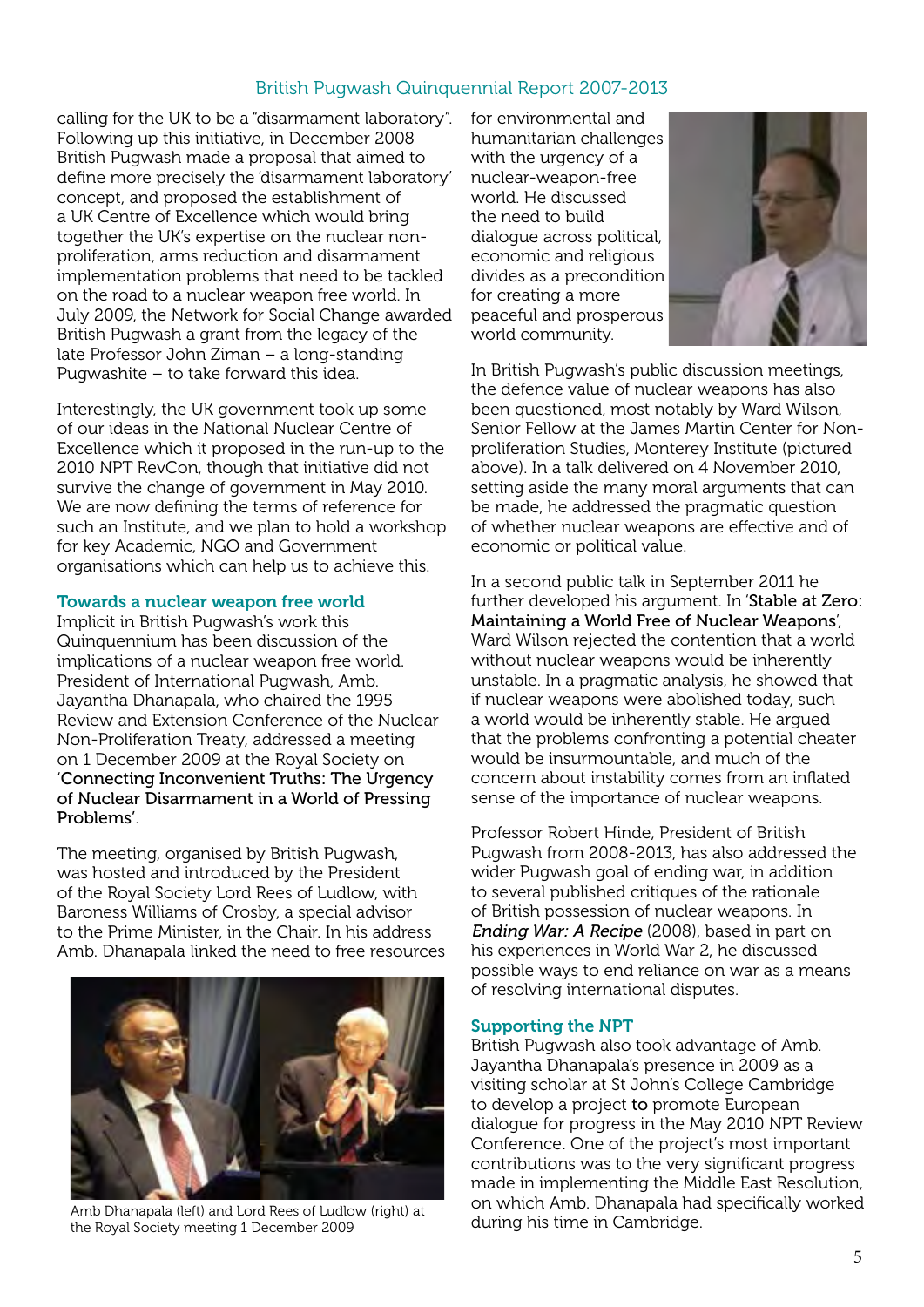#### NPT: Reaching Consensus Project

In a FCO-supported project to explore future prospects for the NPT, a British Pugwash team, led by Carol Naughton, conducted a project based on 29 one-to-one interviews with representatives of 24 key NPT states parties, as well as a diplomatic roundtable. The aim was to identify possible grounds for a new consensus on the link between non-proliferation and disarmament in the context of the Nuclear Non-Proliferation Treaty, with consideration of the potential role of the UK. The results are available in a recently published report: [The link between non-proliferation and](http://tinyurl.com/nus2ws9)  [disarmament in the NPT: is there consensus](http://tinyurl.com/nus2ws9)  [behind the conflict](http://tinyurl.com/nus2ws9)? (May 2013).

#### Middle East WMD Free Zone

Since 2006, under the direction of General Sir Hugh Beach, British Pugwash has co-sponsored, with the Centre for International Studies and Diplomacy (CISD) at the School of Oriental and African Studies (SOAS), high-level meetings exploring the issues relating to the creation of a WMD Free Zone in the Middle East.

#### Making the scientific case

Getting evidence-based messages across to



policy makers and the public is a major key to Pugwash's effectiveness. The issue was raised in sessions at Europe's major science festival. On 19 July 2008 at the Barcelona Euroscience Open Forum, British Pugwash, French Pugwash, and WMD Awareness cosponsored 'Evidencebased policy or policy-based

evidence? Nuclear weapons decision making in Europe'. At the Dublin Forum in July 2012, WMDA and British Pugwash ran a further session entitled 'Lost in Translation', which posed and discussed the question of why scientists fail to get their messages across on key issues such as disarmament and climate change, and looked at how we can frame our messages to create resonance with the intended audience.

#### Management of Separated Plutonium in the UK

A BPG working group, established in 2008 to explore options for the management of separated plutonium in the UK, published its [report](http://www.britishpugwash.org/documents/Manage_Sep_Plutonium_2009_fin_Color_2.pdf) in November 2009. Since then, the UK government's Department for Energy and Climate Change (DECC), which is responsible for the management of the plutonium stockpile, undertook investigations of the three options discussed in the BPG report. In February 2011 it published its preliminary conclusions, and launched a 'consultation' on those conclusions, in the form of seven specific questions about its general approach. BPG submitted its response on 9 May 2011 and [its evidence](http://tinyurl.com/q3goac9) is available on the British Pugwash website.

#### The Role of Independent Scientists in WMD Threat Assessment

British Pugwash co-sponsored a NATO Advanced Research Workshop with the Croatian Pugwash Group, 13-16 November 2008 in Zagreb. Senior scientists and policy advisors from NATO, Partner, and Mediterranean Dialogue countries explored ways to strengthen the advice governments receive on weapons of mass destruction. A book from this workshop, co-edited by then BPG Chair John Finney, was published in 2010.

#### Verification of nuclear weapon dismantlement

A topic which is within the scope of our proposed Disarmament Institute is the verification of compliance with international agreements involving the dismantlement of nuclear weapons. During 2011, the UK MoD invited British Pugwash to carry out an independent peer review of the work which MoD has carried out during the past decade in this area, and to comment on its future plans. Following a joint workshop with the UK MoD, involving participants from Government, British NGOs and Universities, a team of experts assembled by British Pugwash was briefed by experts from AWE and MoD on their programme, and raised questions in the light of those briefings. [The final report](http://tinyurl.com/nv4p4bm) was submitted to MoD, and published in November 2012. It was presented at an international meeting of the International Panel on Fissile Materials at Chatham House in 2013.

#### Mapping disarmament in the UK

The British Pugwash Mapping Project has produced [a directory](http://tinyurl.com/q5qplxt) that gives an overview of the UK-based non-governmental organisations and individual experts with a focus on the non-proliferation and disarmament of nuclear, chemical and biological weapons.

The project began in 2008, in response to a request from Baroness Shirley Williams for a summary of who was doing what in the UK's non-governmental nuclear disarmament community.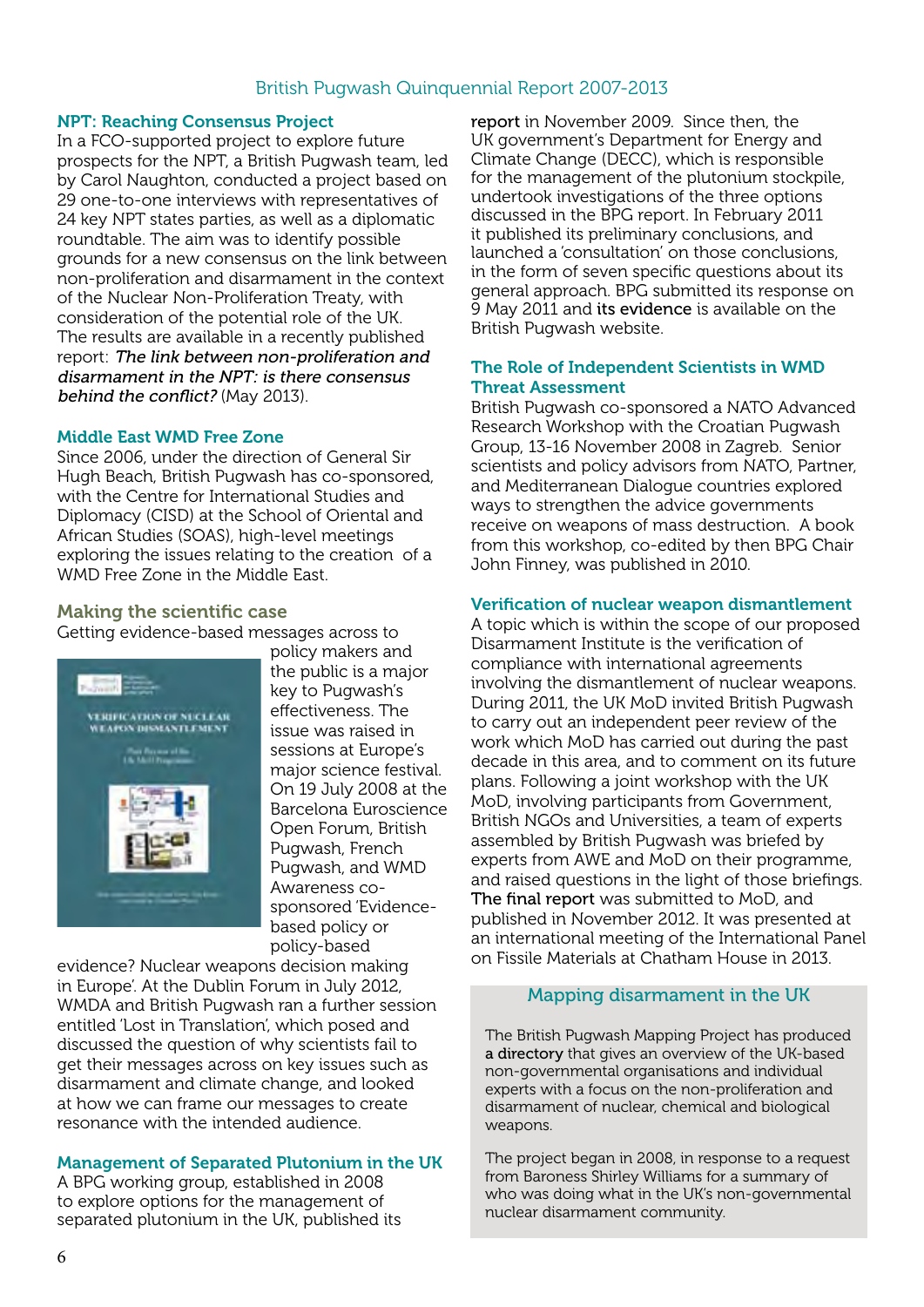

Professor Rockström speaking on Planetary Boundaries at a British Pugwash meeting in July 2011

# 3. New directions

#### Climate change, planetary boundaries and energy policy

Our 2011 strategy review also decided that British Pugwash should seek to expand into two new areas of public policy which are of particular concern to the younger generation today – environmental and energy policy. Within these very broad areas we identified two specific issues where the Pugwash approach might be helpful: climate change and future energy options in the UK.

At a highly successful public meeting on 6 July 2011, Professor Johan Rockström of Stockholm University addressed the concept of [Planetary](http://www.britishpugwash.org/documents/PB_presentations.pdf)  [Boundaries](http://www.britishpugwash.org/documents/PB_presentations.pdf) – how humankind can live sustainably on this planet. He outlined this concept, which has been developed by an international group of earth scientists and systems analysts who have examined evidence of the complex impacts of growing anthropogenic pressures on the planet. They propose nine planetary boundaries and argue that each of these, if breached, risks causing a catastrophic failure of earth systems.

As a result of that meeting, we decided to take a first step into energy policy, and in October 2011 set up an expert Working Party to produce a report on options for UK energy policy to 2050, which was published in February 2013. It aims to define possible energy pathways for the UK, consistent with its international commitments on carbon emission reduction.

Recognising that consensus on a single way forward would be very difficult to achieve, we invited experts to 'champion' three credible options, ranging from High Nuclear to High Renewables. The resulting report, [Pathways to](http://tinyurl.com/cvsuwyh)  [2050: Three possible UK energy strategies](http://tinyurl.com/nd69ssp), was launched at a public meeting on 14 February 2013 and was also presented at a meeting of the Oxford Energy Society on 8 May. It will feature in a presentation at the 27-30 October 2013 conference of the European Physical Society (EPS) in Budapest. The report has provoked a lively debate at the meetings between the protagonists of the three possible pathways.

## 4. Social responsibilities of scientists Military robotics

At a British Pugwash public meeting in May 2010, Prof. Jürgen Altmann of the Faculty of Physics, Technische Universität, Dortmund drew attention to the military uses of robots, particularly unmanned aerial vehicles, and the associated problem of arms control. We returned to this theme in 2012 when, following a discussion at the 2012 meeting of UNESCO's World Commission on the Ethics of Scientific Information and Technology (COMEST), on which Pugwash has a seat, a new strand of work was developed to address the ethics of modern military robotics, an issue that is highly relevant to British Pugwash's concern with ethical and humanitarian constraints on the conduct of warfare.

Consequently, on 21-22 March 2013 an expert workshop, hosted by the Birmingham University Institute for Conflict, Cooperation and Security, discussed the ethical and legal issues involved and how these might be addressed by COMEST. Participants included Christof Heyns, UN Special Rapporteur on extrajudicial, summary or arbitrary executions, who subsequently presented a report on autonomous weapons at the Human Rights Council. A [short report](http://tinyurl.com/qybnwwr) on the workshop was presented to the COMEST meeting in Bratislava in May, when COMEST accepted a recommendation that they consider including this issue in its future work plan. At a follow-on conference on Emerging Ethical Issues in Science and Technology, a joint British Pugwash/COMEST session raised further informed discussion on the ethics of the use of modern robotics.



Ranking Roger of The Beat in 'Get Up Stand Up!' at Glastonbury 2010 (see p 8)